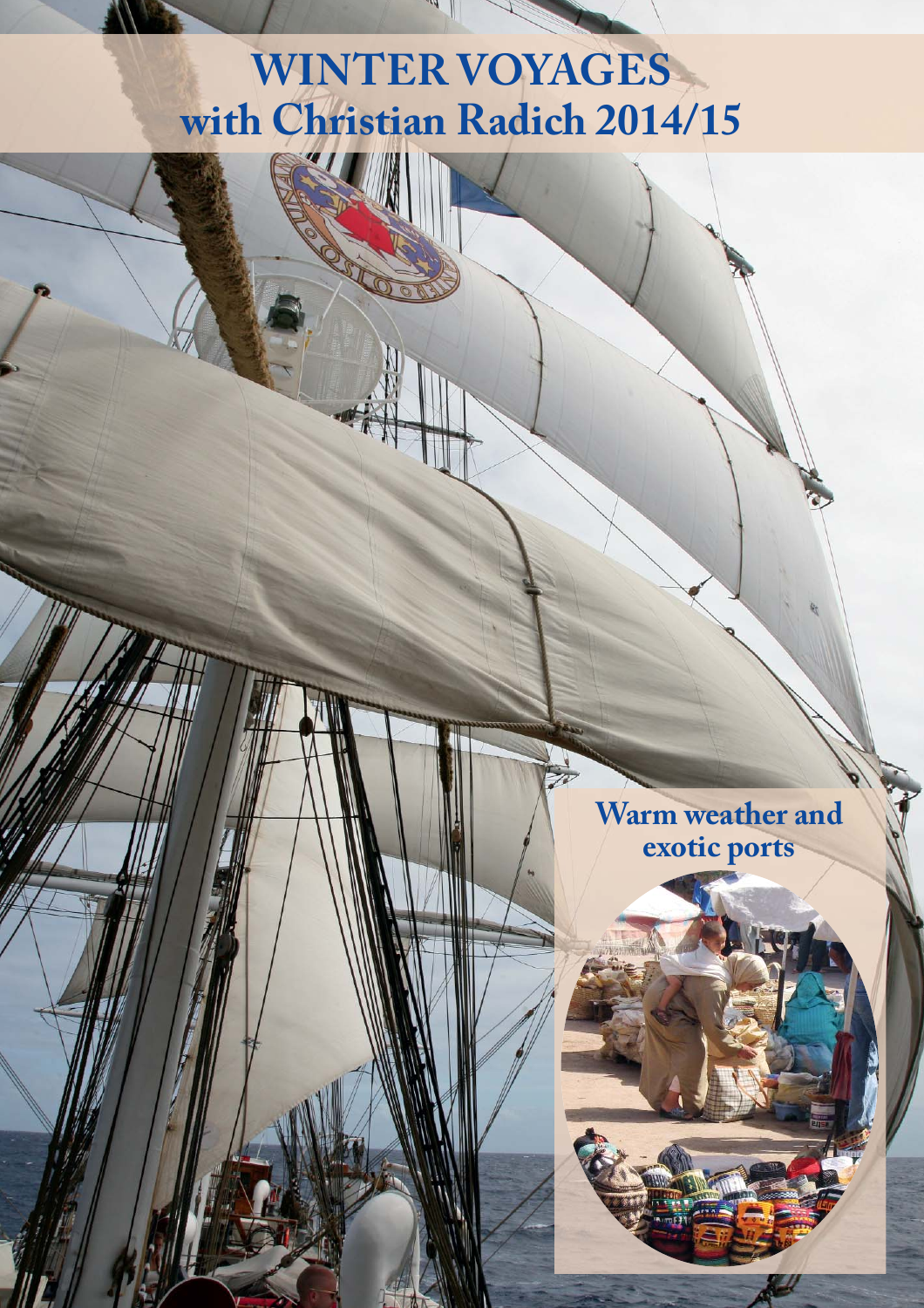**This year's winter voyages offer a lot of good sailing in warmer waters and memorable tours to exotic places. You can either choose a 2 weeks voyage along the African coast in November or a one week winter voyage around the Canary Islands just after Christmas, when winter is at its coldest in Northern Europe.**

### **Malaga – Casablanca – Madeira – Las Palmas**

In the November voyage, we combine sailing on the world's finest sailing ship with exotic adventures in Morocco and a visit to Madeira. The voyage starts in Malaga, Spain on November 8. To Malaga there are good flight connections. When all the trainees have arrived, we start with the preparations. Early next morning we set sail heading to the African coast. We sail through Gibraltar and sense already there that we are heading towards the African continent. We hope for good sailing with fair winds. It is 260 nautical miles to Casablanca and we arrive here Tuesday morning.

Casablanca is special to sailors, today the city has expanded. Buses are waiting to take us to Marrakech which really is the big adventure in Morocco. Marrakech is Morocco's old capital and has been the center of trade routes for centuries. The city's medina, the old town, is a UNESCO World Heritage Site. We spend one night in Marrakech to explore the city. A local guide joins us the whole trip.

After the noise and colors in Marrakech, it will be a contrast to set sail with Christian Radich again, out to sea and silence! We are sailing to the west, the wind is often smooth and nice from north, but we may need to tack once or more on our way.





After four days at sea, the next port we visit is Funchal, the Capital of Madeira, This very green island is famous for its flowers. We spend a night here. You stay on board and explore the island on your own. From here we sail to the last port, which is Las Palmas.

### **A week's voyage around the Canaries**

Some years ago, we arranged such voyages, and several people have asked when we will sail around the Canaries again. This will be a wonderful week away from everyday life where we enjoy the weather, wind and sea! The Canary Islands offers often stable winds from the north and excellent sailing conditions. We will pass several of the known islands, and probably we see Tenerife's snowy peak Teide, 3717 m. above sea! We are planning a stop, perhaps in a place we have not been before.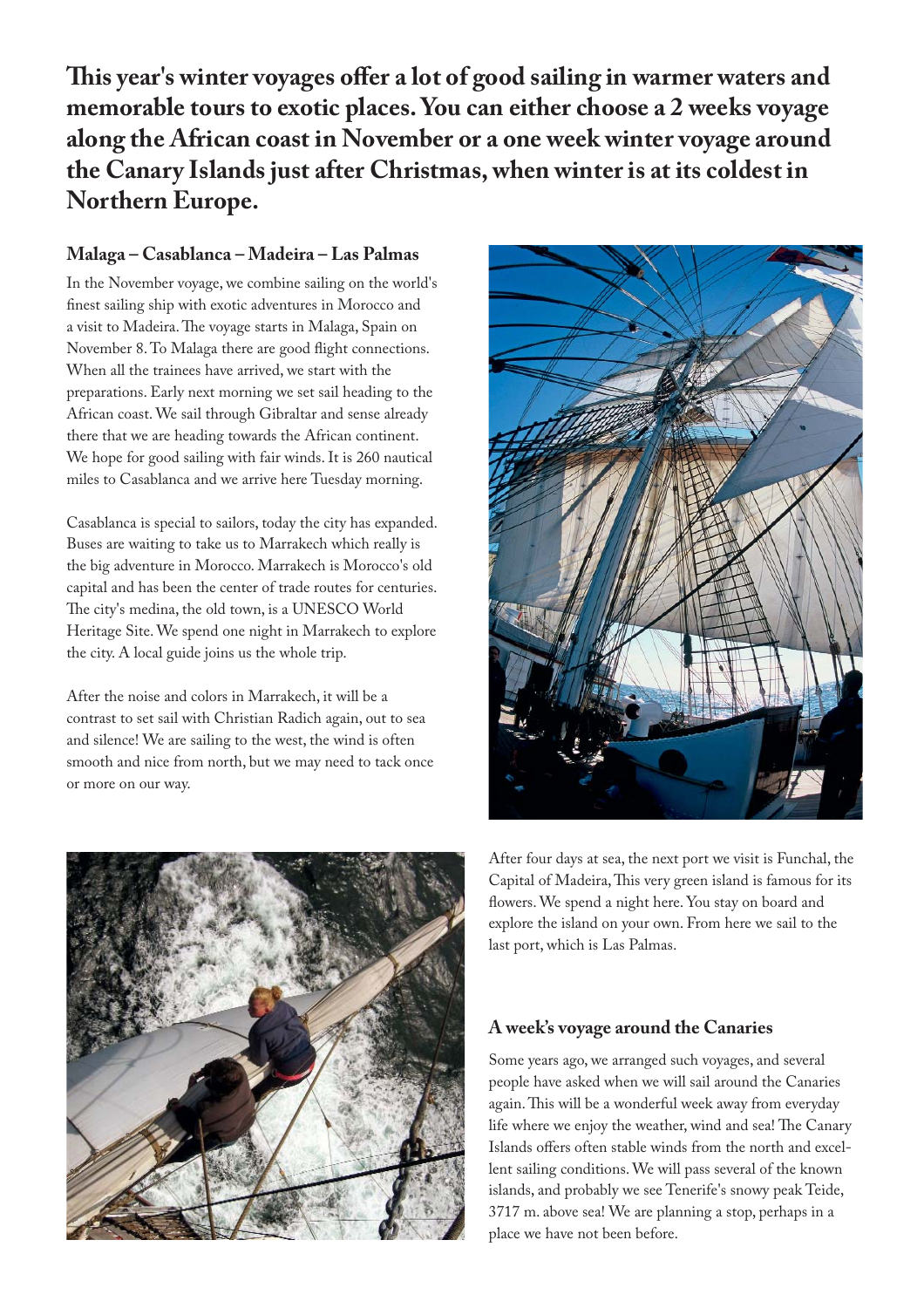

## **Practicalities**

The ship can accommodate 80 trainees – everyone can sail with Christian Radich – and they do! Each trainee is assigned to one of three watch teams which have 4 hours on duty and 8 hours off – both day and night. Among the duties are lookout, fire-and safety patrols, sail manoeuvres and steering – all performed under professional supervision. The sail manoeuvres can be demanding, but spectacular. Entering the rig is the ultimate event to many, but it is not mandatory.

The trainees sleep in hammocks or bunk beds in two comfortable, air-conditioned dormitories below deck. The ship has modern shower facilities and serves three excellent meals per day. A small slope chest is also available where souvenirs, toiletries and snacks can be purchased.

Appropriate clothing is necessary, including rainwear and warm and windproof clothes. Further information regarding what to bring along will be sent out with the trainee handbook after registration.

The age limit is 15 years (on departure date), or 12 years if travelling together with parents. If you are over 70 years of age,



we need a health certificate from your doctor. You must be healthy enough to participate in the work on board also at night.